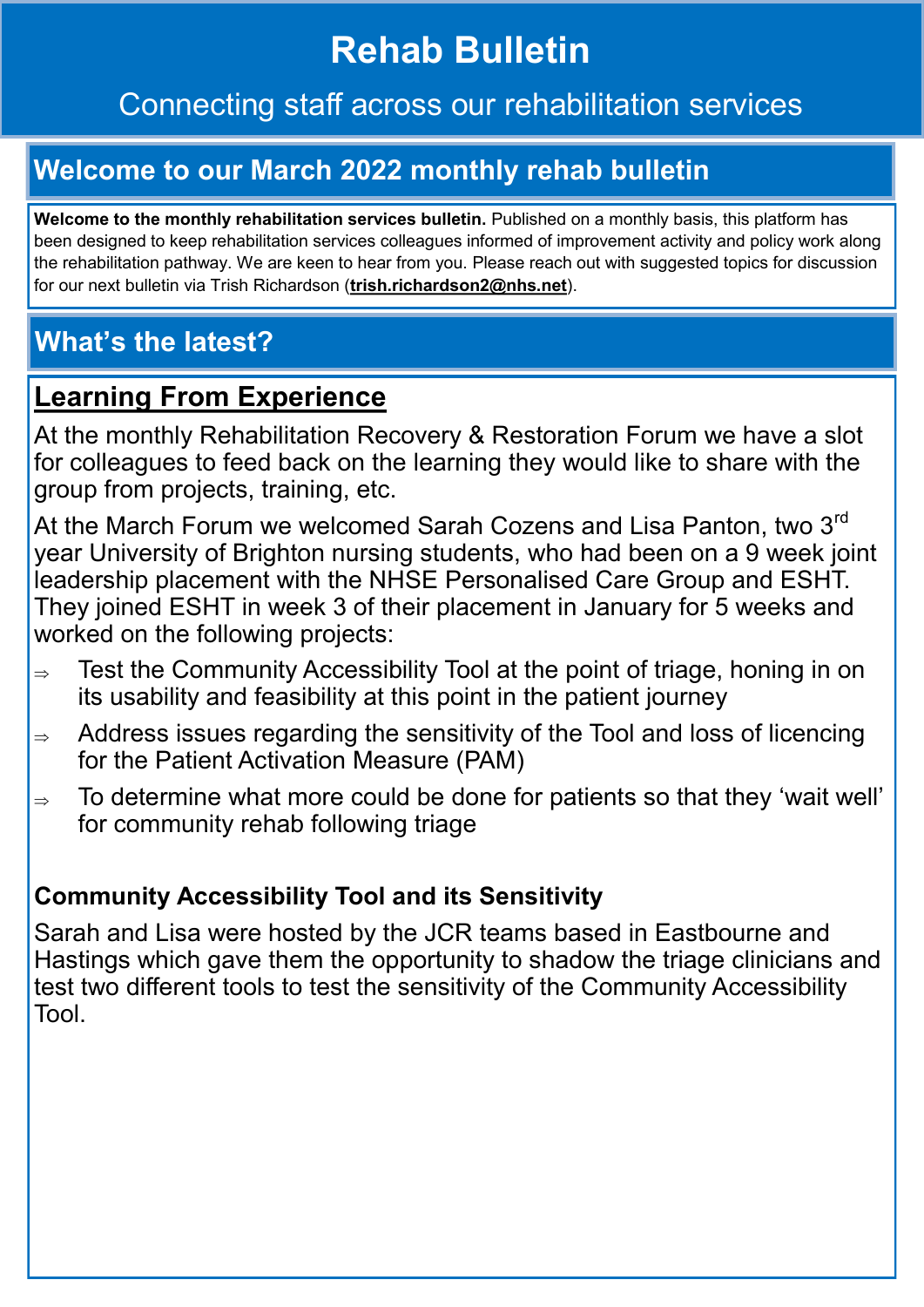## **WHODAS 2.0**

- Examines the biological, psychological, social and environmental aspects that affect someone's ability to function
- Assesses functioning difficulties, rather than medical diagnoses
- Tested across cultures and translated into multiple languages
- Six domains: cognition, mobility, self-care, getting along, life activities and participation
- Focuses on the past 30 days only, given that this is the most accurate recall period
- Multiple versions: 36 item, 12 item (self-administered, proxy or interviewer) and 12 + 24 item (interviewer and computer-adaptive testing)



As an alternative to PAM, they tested the WHODAS 2.0 and feedback from colleagues and our Eastbourne based peer leader was that the questions constituted a holistic assessment, by examining a wide range of activities which are important to people in day-to-day life. They also 'trialled' the tool by asking the questions to 3 different patients and the assessment findings seemed to correspond with the therapists' impressions. In one case an opportunity was also raised for social prescribing input.



- Identifies barriers to self-management
- 6-point Likert scale
- Assesses 5 domains: knowledge, goals for the future, daily routines, emotional adjustment and social support
- The instrument cannot calculate a total score, but does generate scores for each of the 5 domains
- Considering social support is measured with this tool, we felt able to remove the Multi-Dimensional Scale of Perceived Social Support from the original matrix.
- Further information about its development can be found here

| <b>TABLE 2</b> The final SMASc instrument                        |                             |                |                |   |                         |   |  |  |  |  |
|------------------------------------------------------------------|-----------------------------|----------------|----------------|---|-------------------------|---|--|--|--|--|
|                                                                  | <b>Strongly</b><br>disagree |                |                |   | <b>Totally</b><br>agree |   |  |  |  |  |
| I have enough knowledge<br>about my condition                    | 1                           | $\overline{2}$ | 3              | 4 | ς                       | 6 |  |  |  |  |
| I have good social support,<br>which makes it easier for<br>me   | 1                           | $\overline{2}$ | 3              | 4 | 5                       | 6 |  |  |  |  |
| I have those who support<br>me to make self-manage-<br>ment work | 1                           | 2              | 3              | 4 | 5                       | 6 |  |  |  |  |
| I find joy in everyday life<br>despite my illness                | 1                           | $\overline{2}$ | 3              | 4 | 5                       | 6 |  |  |  |  |
| I know how to handle the<br>illness in daily life                | 1                           | 2              | 3              | Δ | 5                       | 6 |  |  |  |  |
| I have found good daily<br>routines                              | $\mathbf{1}$                | $\overline{2}$ | $\overline{3}$ | 4 | 5                       | 6 |  |  |  |  |
| I have received sufficient<br>amount of information              | 1                           | $\overline{2}$ | 3              | 4 | 5                       | 6 |  |  |  |  |
| I feel satisfied with my<br>situation                            | $\mathbf{1}$                | $\overline{2}$ | 3              | 4 | 5                       | 6 |  |  |  |  |
| I have a plan for how to deal<br>with my illness                 | 1                           | $\overline{2}$ | 3              | 4 | 5                       | 6 |  |  |  |  |
| I have concrete plans for my<br>future self-management           | 1                           | 2              | 3              | Δ | 5                       | 6 |  |  |  |  |

They also tested the Self Management Assessment Scale (SMASc) which was developed for people with long-term conditions (LTCs) and allows clinicians to see in which areas self management support is required. They 'trialled' the tool on 2 patients and again the findings of the tool corresponded with the therapists' clinical judgements. They noted that some of the questions do touch on emotive subjects, but thought this was preferable to the questions of the Multi-Dimensional Scale of Perceived Social Support (originally used in the Tool) as they thought it had the potential to generate an even greater emotional response (following feedback).